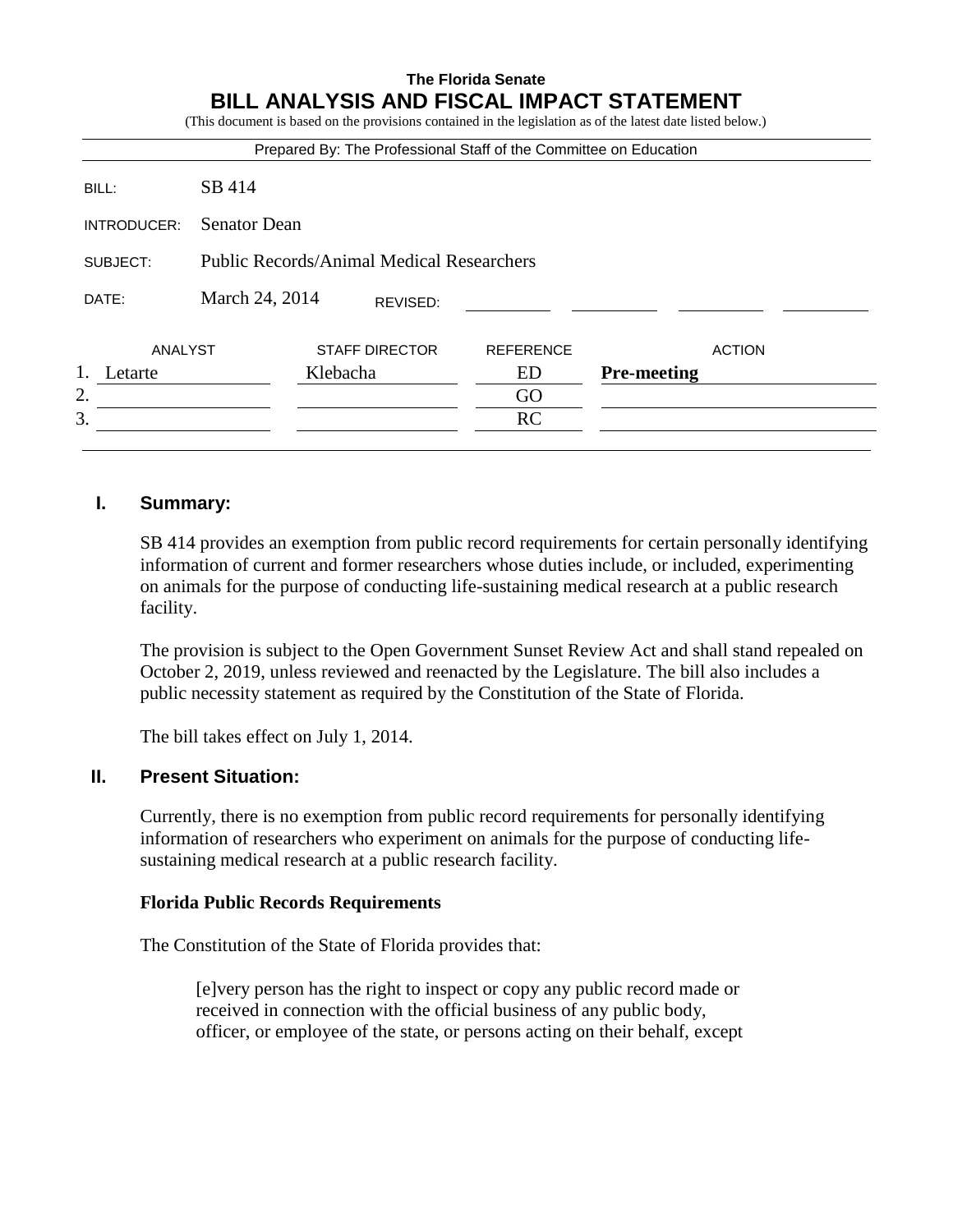with respect to records exempted pursuant to this section or specifically made confidential by this Constitution.<sup>1</sup>

Under Florida law, "[e]very person who has custody of a public record shall permit the record to be inspected and copied by any person desiring to do so, at any reasonable time, under reasonable conditions, and under supervision by the custodian of the public records."<sup>2</sup>

However, the Legislature is authorized to exempt records from such laws that otherwise require accessibility.<sup>3</sup> Such exemptions must be passed by a two-thirds vote of each house, state with specificity the public necessity justifying the exemption, and must be no broader than necessary to accomplish the stated purpose.<sup>4</sup>

## **Open Government Sunset Review Act**

The Open Government Sunset Review Act (OGSRA) provides requirements for creation of a new, or review of an existing, public record exemption. <sup>5</sup> OGSRA requires that a new exemption or substantial amendment of an existing exemption be set to repeal on October 2nd of the fifth year after enactment, unless reenacted by the Legislature.<sup>6</sup>

When creating a new exemption, the exemption must state that the record is:

- Exempt from section 24, Article 1 of the Florida Constitution;
- Exempt from section 119.07(1) or section 286.011; and
- Repealed at the end of five years and that the exemption must be reviewed by the Legislature before the scheduled repeal date.<sup>7</sup>

Additionally, OGSRA provides that a new exemption must serve an identifiable public purpose and be no broader than necessary to meet the public purpose it serves. $8$  An identifiable public purpose is served if one of the following purposes is met and the Legislature finds that the purpose is "sufficiently compelling to override the strong public policy of open government" and cannot be achieved without the new exemption:

 Allows the state or its political subdivisions to effectively and efficiently administer a governmental program;

4 *Id.*

 $\overline{a}$ 

<sup>&</sup>lt;sup>1</sup> Art. I, s. 24(a), Fla. Const. The Florida Statutes define the term "public records" as "all documents, papers, letters, maps, books, tapes, photographs, films, sound recordings, data processing software, or other material, regardless of the physical form, characteristics, or means of transmission, made or received pursuant to law or ordinance or in connection with the transaction of official business by any agency." Section 119.011(12), F.S.

 $2$  Section 119.07(1)(a), F.S.

<sup>3</sup> Art. I, s. 24(c), Fla. Const.

<sup>5</sup> Section 119.15, F.S.

 $6$  Section 119.15(3), F.S.

<sup>7</sup> Section 119.15(4)(a), F.S.

 $8$  Section 119.15(6)(b), F.S.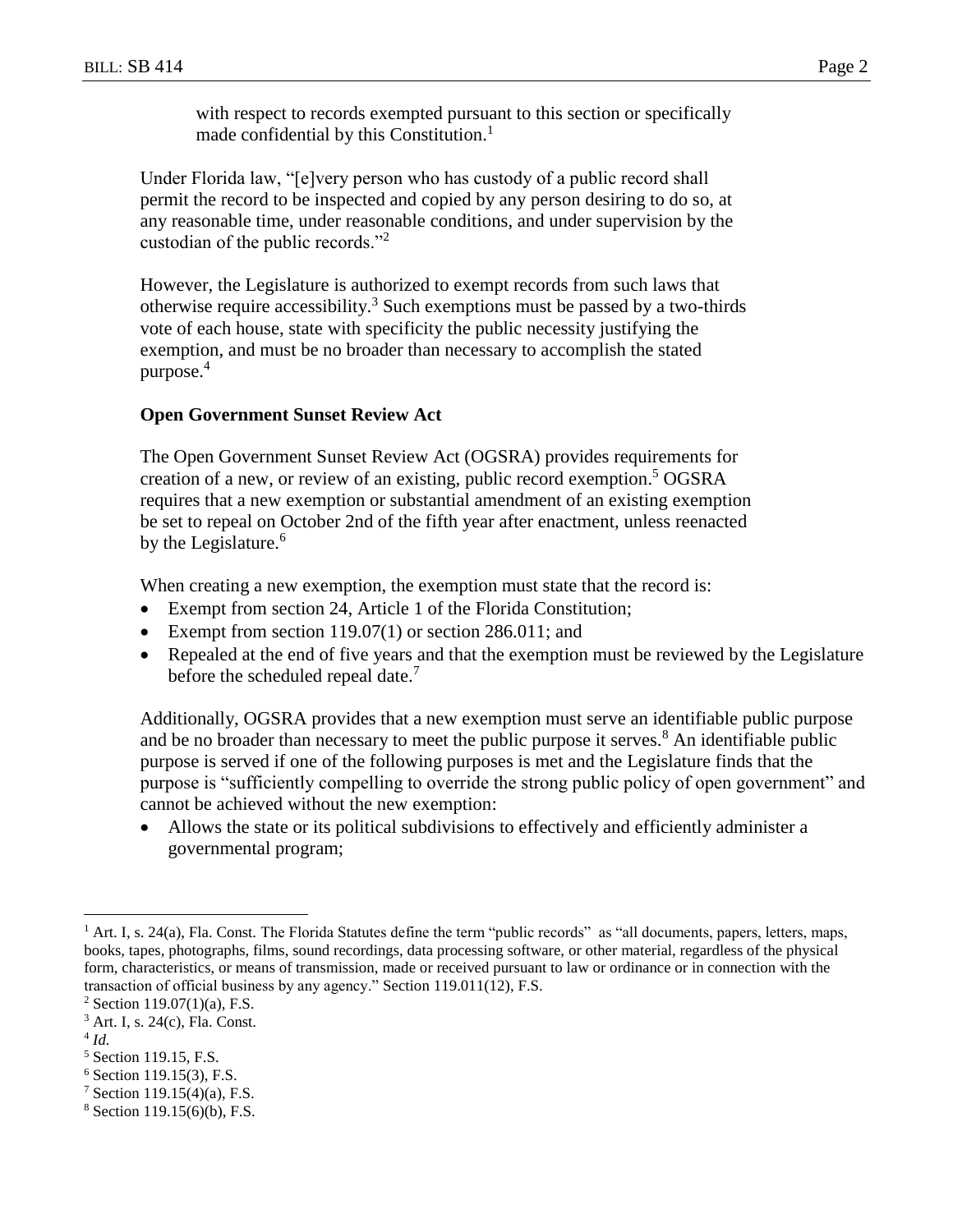- 
- Protects sensitive, personal information concerning individuals, and if such information were made available it would be defamatory to the individuals, cause unwarranted damage to the good name or reputation of the individuals, or would jeopardize the safety of the individuals; or
- Protects confidential information concerning entities, "including, but not limited to, a formula, pattern, device, combination of devices, or compilation of information which is used to protect or further a business advantage over those who do not know or use it," and disclosure of such information would injure the entity in the marketplace.<sup>9</sup>

# **III. Effect of Proposed Changes:**

SB 414 provides an exemption from public records requirements for certain personally identifying information of current and former researchers whose duties include, or included, experimenting on animals for the purpose of conducting life-sustaining medical research at a public research facility, including a university.

The bill would make an eligible researcher's home address, telephone number(s), date of birth, and photographs of the researcher exempt from public record requirements provided the researcher has made a reasonable effort to protect such information from being available to the public through other means. The exemption is subject to the Open Government Sunset Review Act and shall stand repealed on October 2, 2019, unless reviewed and reenacted by the Legislature.

The public necessity statement provides that the exemption is necessary to protect researchers from physical and emotional harm from animal rights advocates who oppose the use of animals for medical research. The statement provides that certain university employees have been harassed and threatened due to personal information being posted on an animal rights website.

The bill takes effect on July 1, 2014.

# **IV. Constitutional Issues:**

A. Municipality/County Mandates Restrictions:

None.

B. Public Records/Open Meetings Issues:

# **Vote Requirement**

Article I, s. 24(c) of the State Constitution requires a two-thirds vote of the members present and voting for final passage of a newly created public record or public meeting exemption. The bill creates a new public record exemption and therefore requires a twothirds vote for final passage.